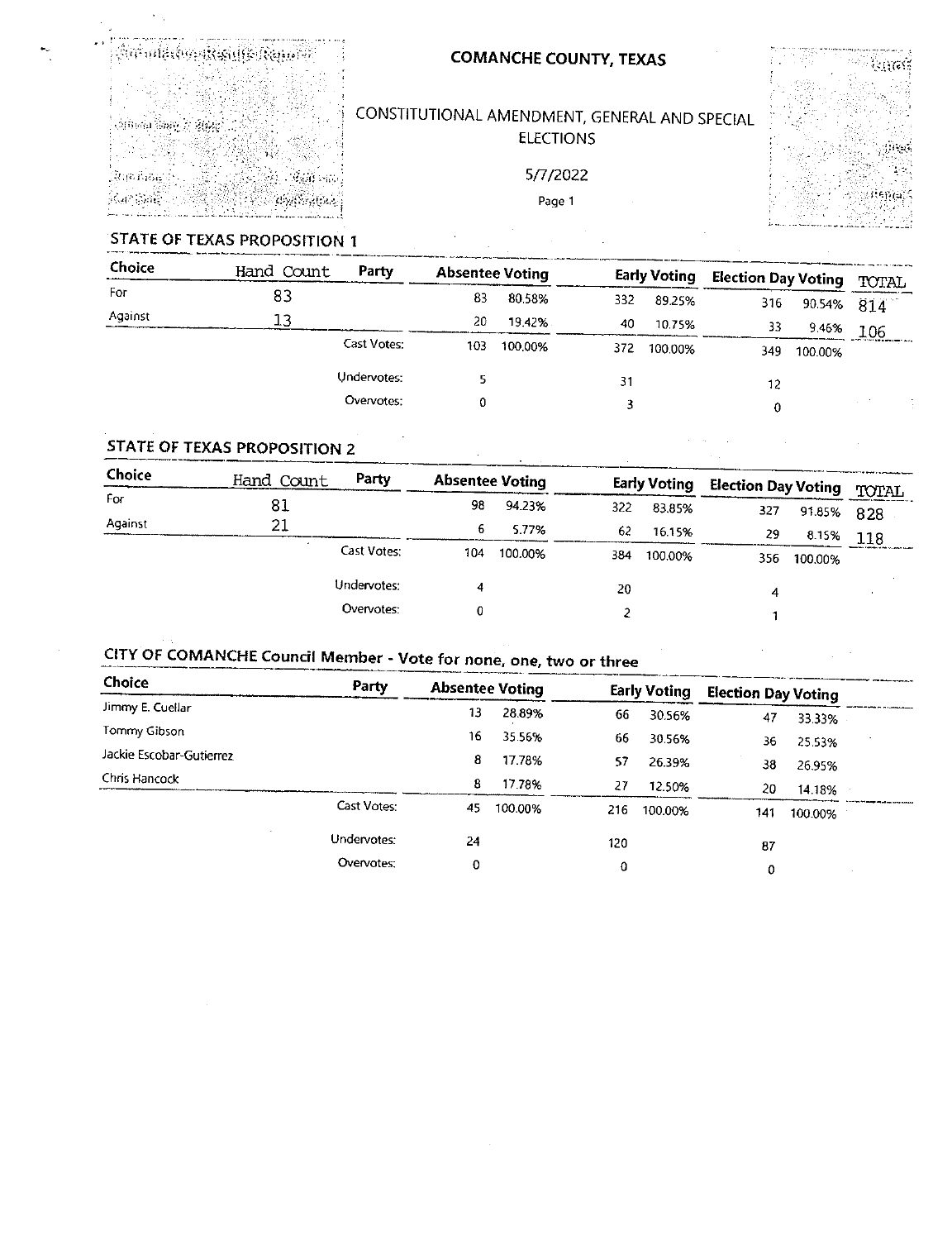| $\cdot$ | mulative Results Report |                |       | <b>COMANCHE COUNTY, TEXAS</b>                                                           |                                    |  | Uno  |
|---------|-------------------------|----------------|-------|-----------------------------------------------------------------------------------------|------------------------------------|--|------|
|         |                         |                |       | CONSTITUTIONAL AMENDMENT, GENERAL AND SPECIAL                                           |                                    |  |      |
|         | rutt ta: May 7, 2022 .  |                |       | <b>ELECTIONS</b>                                                                        |                                    |  | Pri  |
|         | Run Time                | <b>CRELEWA</b> |       | 5/7/2022                                                                                |                                    |  | Pape |
|         | Run Date                | 05/07/2022     |       | Page 2                                                                                  |                                    |  |      |
|         |                         |                |       | De Leon Independent school District Tristee whale rae avote for none come, two or three |                                    |  |      |
|         | $-1 - 1$                |                | ----- | . <i>.</i>                                                                              | Early Vation - Election Bouldeting |  |      |

| Choice                    | Hand Count | Party       | <b>Absentee Voting</b> |         |     | Early Voting | <b>Election Day Voting</b> |         | Total        |
|---------------------------|------------|-------------|------------------------|---------|-----|--------------|----------------------------|---------|--------------|
| <b>Brandon Burrow</b>     | 30         |             | 16                     | 14.55%  | 50  | 10.22%       | 45                         | 13.20%  | 短凶           |
| * Terrill Casey           | 67         |             | 26                     | 23.64%  | 114 | 23.31%       | 75                         | 21.99%  | -282         |
| * Racheal Wofford         | 61         |             | 13                     | 11.82%  | 80  | 16.36%       | 62                         | 18.18%  | $216*$       |
| Laramie Callison          | 49         |             | 12                     | 10.91%  | 82  | 16.77%       | 56                         | 16.42%  | $\sqrt{199}$ |
| Jr. Pacheco               | 14         |             | 9                      | 8.18%   | 9   | 1.84%        |                            | 2.05%   |              |
| Megan Welch               | 31         |             | 9                      | 8.18%   | 47  | 9.61%        | 39                         | 1144%   | 26           |
| Jeremy C. Johnson         | 12         |             |                        | 0.91%   | 7   | 1.43%        | 10                         | 2.93%   |              |
| * Cecelia Terrill Boswell | 33         |             | 24                     | 21.82%  | 100 | 20.45%       | 47                         | 13.78%  | 204          |
|                           |            | Cast Votes: | 110                    | 100.00% | 489 | 100.00%      | 341                        | 100.00% |              |
|                           |            | Undervotes: | 52                     |         | 90  |              | 52                         |         |              |
|                           |            | Overvotes:  | 0                      |         | 0   |              | 0                          |         |              |

City of De Leon Mayor - Vote for none or one るい

| Choice         | Hand Count | Party       | <b>Absentee Voting</b> |         |    | <b>Early Voting</b> | <b>Election Day Voting</b> |         |  |
|----------------|------------|-------------|------------------------|---------|----|---------------------|----------------------------|---------|--|
| Terry D. Scott | 29         |             |                        | 25.00%  | 19 | 23.17%              |                            | 100.00% |  |
| Jan Grisham    | 69         |             | 9.                     | 75.00%  | 63 | 76.83%              | o                          | 0.00%   |  |
|                |            | Cast Votes: | 12                     | 100.00% | 82 | 100.00%             |                            | 100.00% |  |
|                |            | Undervotes: |                        |         | 14 |                     |                            |         |  |
|                |            | Overvotes:  |                        |         |    |                     |                            |         |  |

City of De Leon City council Place 1 VATS AN **Article** *<u>Azənet</u>* 

| <b>Choice</b>     | Hand Count | Party              | <b>Absentee Voting</b> |         |    | <b>Early Voting</b> | <b>Election Day Voting</b> |         |  |
|-------------------|------------|--------------------|------------------------|---------|----|---------------------|----------------------------|---------|--|
| Emma M. Gonzales  | 72         |                    | 8                      | 66.67%  | 55 | 65.48%              |                            | 100.00% |  |
| Jeremy C. Johnson | 36         |                    | 4                      | 33.33%  | 29 | 34.52%              | 0                          | 0.00%   |  |
|                   |            | <b>Cast Votes:</b> | 12                     | 100.00% | 84 | 100.00%             |                            | 100.00% |  |
|                   |            | Undervotes:        |                        |         | 12 |                     |                            |         |  |
|                   |            | Overvotes:         |                        |         | ۱. |                     | 0                          |         |  |

City of De Leon Gify Council Place 2 Work for none of one

| <b>Choice</b>       | Hand Count | Party       | <b>Absentee Voting</b> |         |    | <b>Early Voting</b> | <b>Election Day Voting</b> |         | P.  |
|---------------------|------------|-------------|------------------------|---------|----|---------------------|----------------------------|---------|-----|
| Trudy Newton Spears |            |             | 11                     | 91.67%  | 73 | 91.25%              |                            | 100.00% | 146 |
| Phillip Gamer       |            |             |                        | 8.33%   |    | 8.75%               |                            | 0.00%   |     |
|                     |            | Cast Votes: | 12                     | 100.00% | 80 | 100.00%             |                            | 100.00% |     |
|                     |            | Undervotes: |                        |         | 16 |                     |                            |         |     |
|                     |            | Overvotes:  |                        |         |    |                     |                            |         |     |



i.